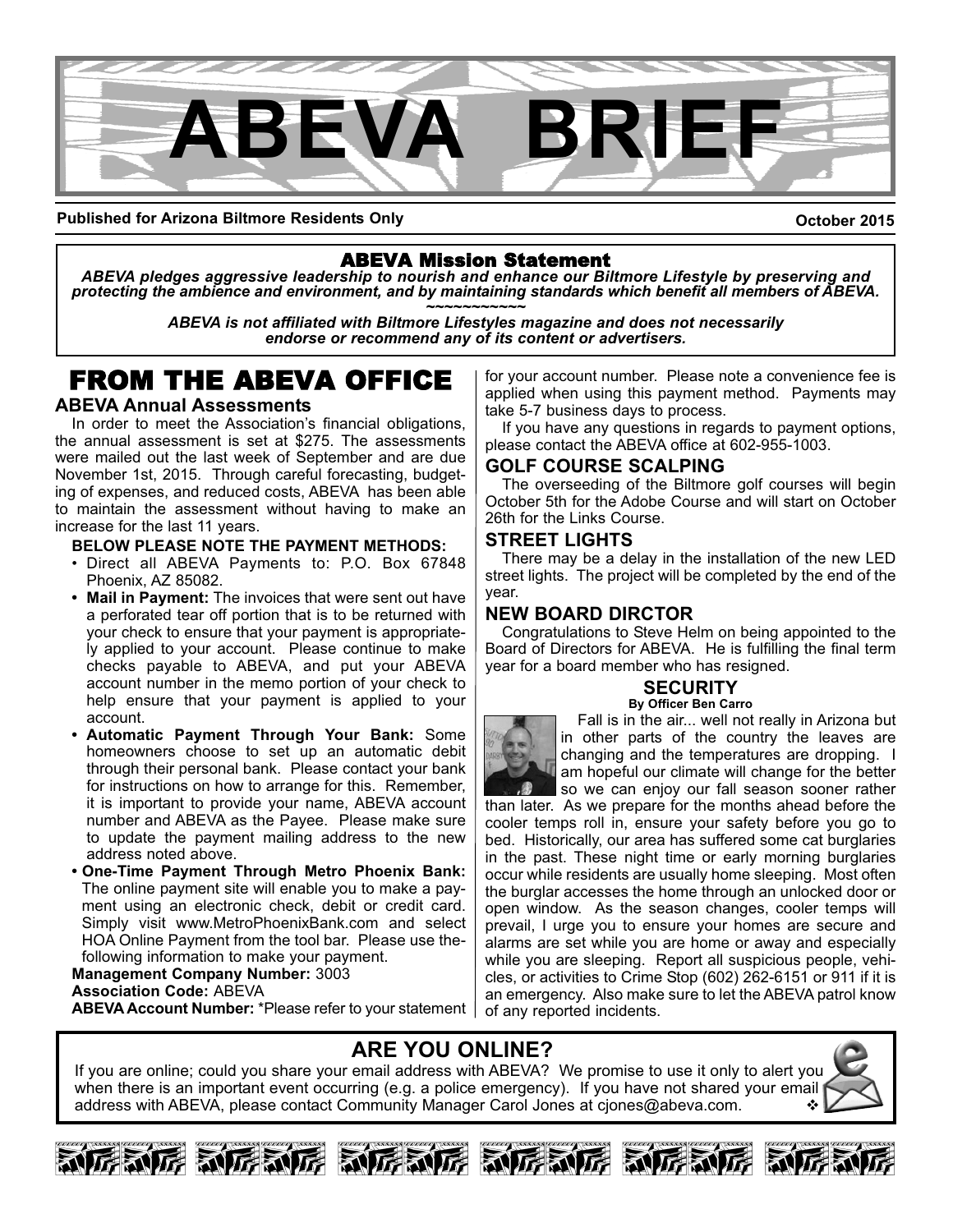

## **Trick or Treat...From the Desk of Officer Carro**

For those of you who participate in Halloween here are a few safety tips for you and your children to make the day a little safer for you. Plan your route beforehand and utilize a buddy system; have a plan in place and a meeting spot to reunite in the event you get separated. Glow sticks are worth the minimal investment for smaller children. I recommend sticking to one color for all of your kids to make identifying them a little easier if you get separated. Ensure your cell phones are fully charged and turn on your location services (GPS). This can help you in the event you get turned around in the neighborhood and need to contact the police. Knowing exactly where you are will aid us in getting to you faster. Walk with a flashlight and ensure you are walking on the left side of the roadway opposing traffic. If there are city sidewalks please use them and stay off the roadway. Avoid J-walking and utilize controlled intersections or crosswalks to safely cross the street. When it comes to your costumes try to incorporate reflective material so vehicles in the area have more of an opportunity to see you and your children. We do it for the candy... so ensure your child's candy is thoroughly checked prior to eating it. Any candy with an unsealed or damaged wrapper should be thrown away, and anything you find suspicious should be reported to the police. If Fido enjoys trick or treating too, please abide by the Phoenix City Code and keep all dogs on a leash. Lastly, take a picture of our children in their costumes. In the event you become separated a picture is better than a verbal description and will aid you, other citizens and the police in the search to find the missing person.

For those of you who want more than October 31st has to offer I encourage you to grab those costumes a few days early and come to the Mountain View Police Station located at 2075 E. Maryland Avenue on October 28th at 5 pm. Once there you will enjoy one of the best family events of the year hosted by police officers from your neighborhood police station. Come and enjoy free food and drinks, trick or treating, pumpkin picking, police vehicles on display, obstacle courses, special appearances and much more.  $\bullet$ 

| <b>MONTHLY ABEVA PATROL REPORT RECAP</b><br><b>MONTH OF August 2015</b> |                           |  |
|-------------------------------------------------------------------------|---------------------------|--|
| <b>NAME OF INCIDENT</b>                                                 | TOTAL<br><b>INCIDENTS</b> |  |
| <b>ALARMS</b>                                                           | 4                         |  |
| ASSUALT / SHOOTING                                                      | $\Omega$                  |  |
| <b>BURGLARY / ROBBERY</b>                                               | $\Omega$                  |  |
| <b>SUSPICIOUS PERSON</b>                                                | 6                         |  |
| VEHICLE / TRESPASSING                                                   | 6                         |  |
| <b>DISTURBANCES / MISC</b>                                              | 41                        |  |
| LIGHTS                                                                  | 26                        |  |
| <b>NEIGHBOR DISTURBANCE</b>                                             | 1                         |  |
| <b>FIRE TRUCK ON SITE</b>                                               | 7                         |  |
| <b>MEDICAL EMERGENCY / AMBULANCE</b>                                    | 6                         |  |
| <b>PROPERTY DAMAGE</b>                                                  | 13                        |  |
| <b>POLICE INVOLVED / PROCESS SERVERS</b>                                | 11                        |  |
| SLEEPING GUARD                                                          | 0                         |  |
| THEFT - PROPERTY / THEFT - VEHICLE                                      | 7                         |  |
| <b>BACKWASHING</b>                                                      | 0                         |  |
| <b>PARKING / TRAFFIC VIOLATIONS</b>                                     | 37                        |  |
| WATER LEAKS / GAS LEAKS                                                 | 24                        |  |
| WINDOWS / GATES / DOORS                                                 | 14                        |  |
| <b>POOL GATE OPEN</b>                                                   | $\Omega$                  |  |
| GARAGE DOORS OPEN                                                       | 30                        |  |



## MEETINGS & LUNCHEONS **Biltmore Lunch Bunch**

The Biltmore Lunch Bunch (BLB) will meet on Friday, October 16th, 2015 at 11:45 a.m. at Frank and Albert's with Nancy McKay as Coordinating Hostess. BYOM (Bring Your Own Money), order off the menu, and come enjoy lunch with ladies who live or work in the Biltmore area. The dress is casual.

#### **For advanced planning:**

Friday, November 6th, 2015-11:45 a.m. at Frank and Albert's with Nancy McKay, Coordinating Hostess

Friday, December 4th, 2015-11:45 a.m. at Frank and Albert's with Sylvia Prusakowski, Coordinating Hostess

Friday, January 8th, 2016-11:45  $a.m.$  at Frank and Albert's with La Rita Mason, Coordinating Hostess

You will receive e-mail reminders of when the lunches are scheduled. If you have any questions or would like to be added to the list to receive reminders about the BLB, contact La Rita Mason at (602) 667-0002 or Irmason@arn.net. It helps in planning if you can let La Rita know in advance if you know you plan to come; however, if you don't know until the time of the event, drop-ins are always welcome.  $\cdot$  v

## **Biltmore Area Partnership Luncheon**

The Biltmore Area Partnership Networking Luncheon will be October 27th at Lon's at The Hermosa Inn, and the speaker will be Mayor Greg Stanton.

Lon's At The Hermosa Inn is located at 5532 North Palo Cristi Road. Reservations are required by Friday, October 23rd. Networking will be from 11:30 a.m. to 12



noon, when lunch will be served. The guest will address the attendees from 12:30 to 1:00 p.m. The cost is \$30 for members and \$35 for nonmembers. For additional information, please call Ed Rossi at (602) 957-6483. Reservations and checks should be sent to Biltmore Area Partnership at 3104 East Camelback Road, #174, Phoenix, AZ 85016.

The October 27th luncheon's speaker will be Mayor Stanton and will be held at Lon's at The Hermosa Inn.  $\bullet$ 

## **Biltmore Networking Group**

Would you like to network among Biltmore area professionals and businesspeople? Do you enjoy socializing with others living or working in the Biltmore area? The Biltmore Networking Group has been going strong since the summer of 2003. The Biltmore Networking Group organizes a monthly happy hour for professionals, businesspeople, residents, and anyone who enjoys the Biltmore area to meet and network.

The next events are planned for November 5th and December 3rd, 2015 from 5:30 p.m. to 7:30 p.m. at the Omaha SteakHouse Garden Lounge inside the Embassy Suites Phoenix Biltmore located at 2630 East Camelback Road in Phoenix. You can reach them by calling (602) 955 3992. There is no need to RSVP and there is never a charge to attend these events, so please feel free to stop by.

If you have any questions or would like to be added to the email list for monthly announcements, please contact Shahpar at biltmorenetwork@gmail.com. ◆











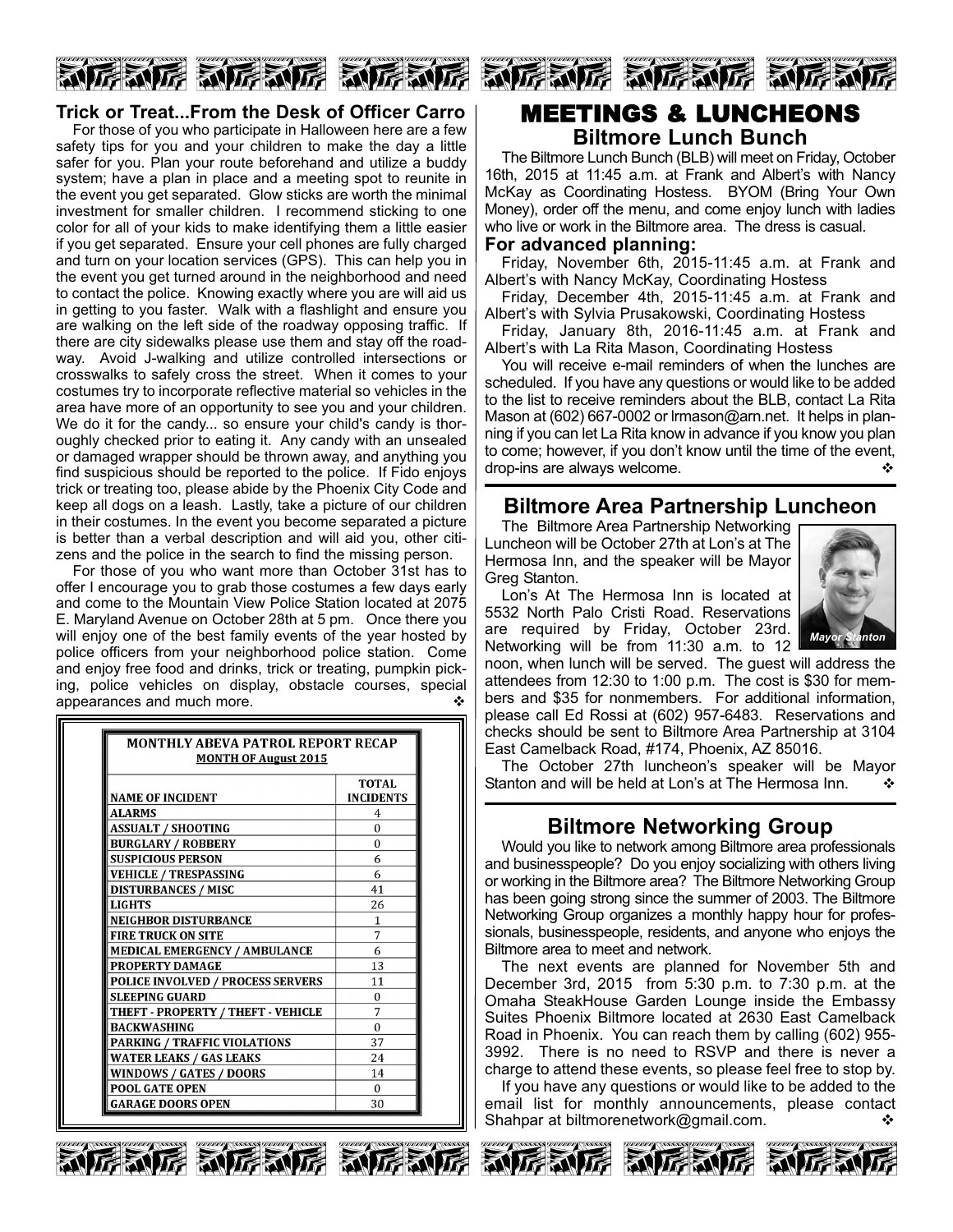

## SPECIAL OFFERS AND EVENTS **Arizona Biltmore Resort and Spa**

This October, the Arizona Biltmore will offer a delicious assortment of fine cuisine, live music, incredible Spa Biltmore specials and much more!

October marks the next installment of the Arizona Biltmore Beer Dinners. SanTan Brewing Company steps in the spotlight Wednesday, October 14th where acclaimed microbrews are paired with original culinary creations by Arizona Biltmore's Executive Chef Gordon Maybury. The four-course dinners will be held in the private Sunroom of Frank & Albert's restaurant.

The 26th season of the Winemaker Dinner Series resumes on Thursday, October 1st with Jackson Family Wines. Held in the resort's historic signature restaurant, Wright's at The Biltmore, the Winemaker Dinners combine innovative gourmet dining, acclaimed wines and winemakers discussing their wines with after-dinner drinks and cigars on Squaw Peak Lawn. The dinners are held monthly and will run through June 2nd, 2016.

Indulge in savory culinary delicacies and mouthwatering pastries complemented by an array of discerningly selected teas. Join us for afternoon tea Thursday through Sunday with seating available at noon or 2 pm. Reservations are required.

Don't miss out on exploring our stunning 39-acre property and learning about our incredible past with a guided history tour. Tours are 1.5 hours long and available three times per week. To sign up or request further information, please contact the Arizona Biltmore Concierge at 602-955-6600.

## **Arizona Biltmore Golf Club**

Join Arizona Biltmore Golf Club this October at The Adobe Restaurant for burgers, brews and views!

## **Breast Cancer Awareness Month**

This October and November, swing by The Adobe for a special \$5 Pink Grapefruit Crush in honor of Breast Cancer Awareness Month. Made with Finlandia Grapefruit Vodka, Triple Sec, fresh lime juice and splash of soda, the Pink Grapefruit Crush is shaken vigorously and served in a tall glass over ice. Plus, get 25% off all pink merchandise in the golf shop!

October 2631 we are celebrating by giving back! The Biltmore Golf Club will offer a walk for the cure rate of \$30 when you walk after 12:00 p.m., with \$5 of each of those rounds going to breast cancer research. For all other rounds that week and for each Grapefruit Crush sold, the Biltmore will donate \$1. All donations benefit the National Breast Cancer Foundation.

## **A Whole New Look, New Menu At The Adobe**

Take a seat and catch your favorite game at the redesigned bar or lounge around the patio where you have an uninterrupted view of the greens. The fall menu debuts October 12th and features new items such as fish tacos, a forbidden rice bowl, bacon cakes and more. Plus, our house wine is \$5 all day!

## **Happy Hour Starts at 2:00 p.m.**

Happy hour begins at 2:00 p.m. and goes til 6:00 p.m. Enjoy \$5 appetizers including new items including sliders, cheese quesadilla, a popcorn bar and more. Receive \$2 off all cocktails and wines by the glass and \$1 off all beers. Plus, the new Adobe Brew is \$3, all the time.

For additional details about October promotions, memberships or to book a golf tee time, please visit www.azbiltmoregc.com or www.theadoberestaurant.com.  $\mathbf{\hat{v}}$ 

**Embassy Suites ~ 2015 ABEVA Rates** 9/13-12/31-2015 Above rates are based on availability and will apply to standard suites only. **Rate will include:**

- All suite accommodations with choice of one king bed or two double beds and sofa bed in the living room.
- Full cooked to order breakfast each morning Monday Friday 6:00 a.m. to 9:00 a.m. and Saturday and Sunday 7:30 a.m. to 10:30 a.m.
- Evening reception each evening from 5:30 p.m. to 7:30 p.m. each day.
- No resort fees.

For reservations, you can contact the hotel directly at 602-955-3992 and ask for the ABEVA rate or you can make your reservations by visiting their website at www.phoenixbiltmore.embassysuites.com go to reservations and use Corporate ID 2759628.











**James Bell, President George King, Vice President Mark Monserez, Secretary Judith Shafkind, Treasurer Stephen Helm, Director Michael Leeman, Director Michael Braden, Director Phil Tibi, Director Will Hawking, Director**

## **ABEVA Office Information**

**2525 East Arizona Biltmore Circle, Building D, Ste. 145 Phoenix, Arizona 85016 Hours Mon.Fri. 8:30 am5 pm 6029551003 phone 6029551144 fax**

**Carol Jones Community Manager**

**The** *ABEVA Brief* **Editor Carol Jones cjones@abeva.com**

**Roving Patrol: 6023694776**

## **Police Dept. Non-Emergency: 6022626151**

## **Website Information**

Please visit the website at www.abeva.com. There is a link to Phoenix Metro Bank to pay your annual dues. You can download many ABEVA documents; CC&Rs, Parking Permission, Architectural Request Form, and more. You may also read board minutes and the *ABEVA Brief* online. v

## **Handy Contacts**

City of Phoenix Back-Washing **Department** (Pools) 602.256.3190 Dead Animal Pick-up 602.262.6791 Dog Catcher 602.506.7387 Snake Control 480.894.1625 Fish & Game 602.942.3000 SRP Outages 602.236.8811 Water Department 602.262.6251 Water Department (after hours) 602.261.8000